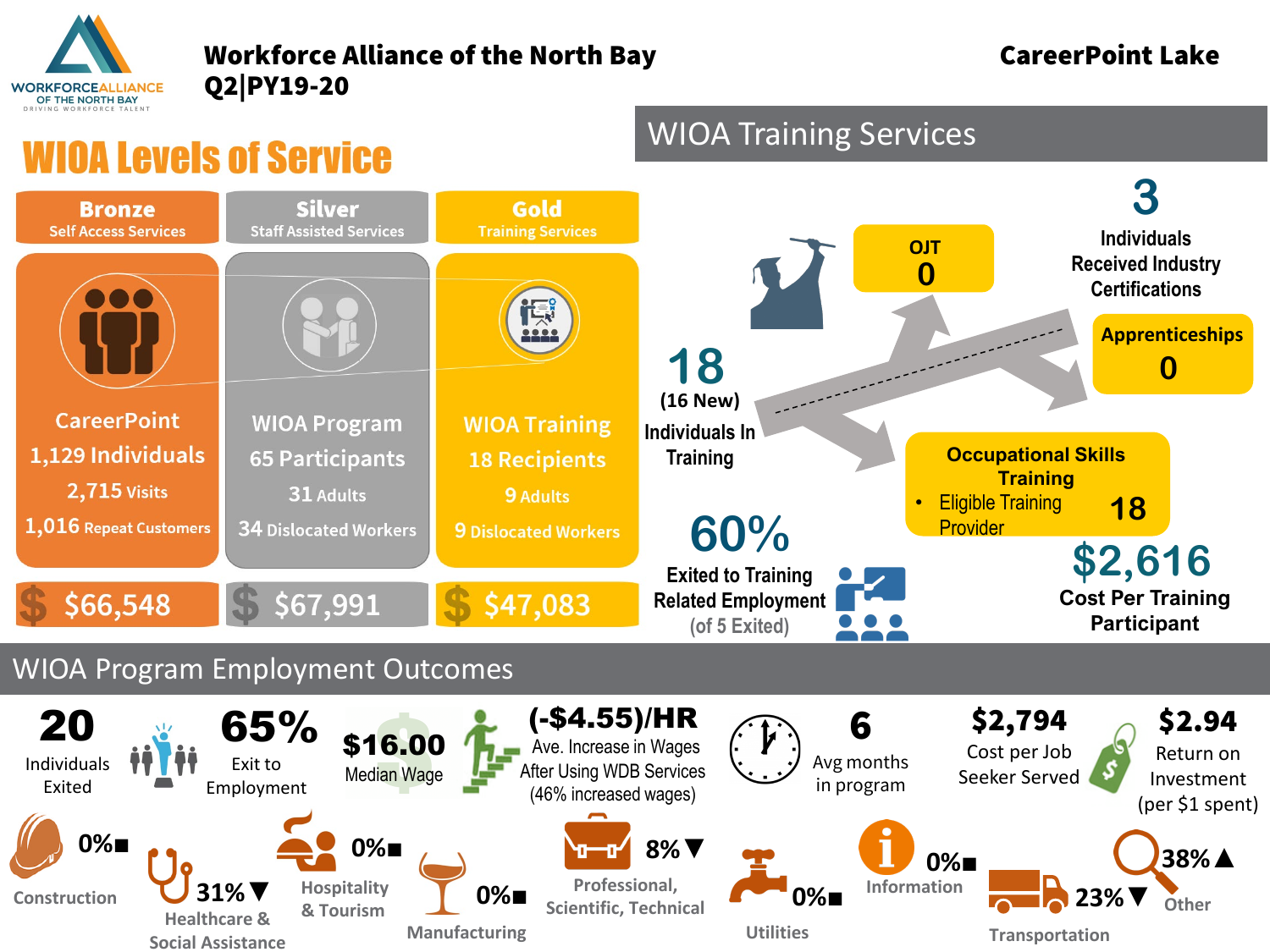

### Program Participant Demographics



### Program Provider Details

|                                                                                                                                       |             |                             |    |             | <b>Total Enrolled</b> |                |                  | <b>Placements</b> |                           |                      | <b>Exits</b>             |                                                     |      | Training Req. / WEX - (20%) |                                                   |                           | <b>Contract Budget</b> |                   |       |
|---------------------------------------------------------------------------------------------------------------------------------------|-------------|-----------------------------|----|-------------|-----------------------|----------------|------------------|-------------------|---------------------------|----------------------|--------------------------|-----------------------------------------------------|------|-----------------------------|---------------------------------------------------|---------------------------|------------------------|-------------------|-------|
|                                                                                                                                       |             | from<br>Carry-ins<br>PY18-  | ჲ  | ត្ត្        |                       | $\aleph$<br>oΞ | ត្ត្             | $\mathbf{u}$      | S.<br>ō                   | ัธ                   | ĝ                        | ъ.<br>(atr                                          | يو   |                             | వి                                                | ក្ដ<br>កូ ភ្ន             | w<br>œ                 | Tota<br>Achie     |       |
| <b>WORKFORCEA</b><br><b>LIANCE</b><br><b>NORTH BAY</b><br>DRIVING WORKFORCE TALENT<br>PY2019/2020, Quarter 2<br>(7/1/2019-12/31/2019) |             | $\boldsymbol{\omega}$       |    | 쓰<br>ō<br>ω |                       | <b>N</b>       | 브<br>ö<br>w<br>= | ត                 | 욕 흙<br>$N \leq$<br>ο<br>٩ | 2) Po<br>Exit<br>ត ន | 2) Negativ<br>Exits<br>œ | <b>N</b><br>몇 몇<br>్వ<br>ā<br>$\overline{5}$ 2<br>o |      | lirem<br>20%                | Achieve<br>Trainin<br>$\boldsymbol{\omega}$<br>o. | $\mathbf{a}$ $\mathbf{w}$ |                        | w<br>-<br>≗<br>్య |       |
| Lake                                                                                                                                  | <b>MPIC</b> | <b>Adult</b>                | 14 | 17          | 31                    | 62             | 50%              | 4                 | 29                        | 14%                  |                          | 4                                                   | 50%  | \$28,507                    | \$66,537                                          | 43%                       | \$96,477               | \$226,870         | 42.5% |
|                                                                                                                                       |             | <b>Dislocated</b><br>Worker | 19 | 15          | 34                    | 49             | 69%              | q                 | 17                        | 53%                  | q                        | 3                                                   | 75%  |                             | $$18.576$ \$62.908                                | 30%                       | \$85,145               | \$180,648         | 47.1% |
| Lake                                                                                                                                  | MPIC        | Youth                       | 2  | ии          | 13                    | 42             | 31%              |                   | 20                        | 5%                   |                          | $\mathbf 0$                                         | 100% | \$6,262                     | \$56,802                                          | 11%                       | \$49,609               | \$238,231         | 21%   |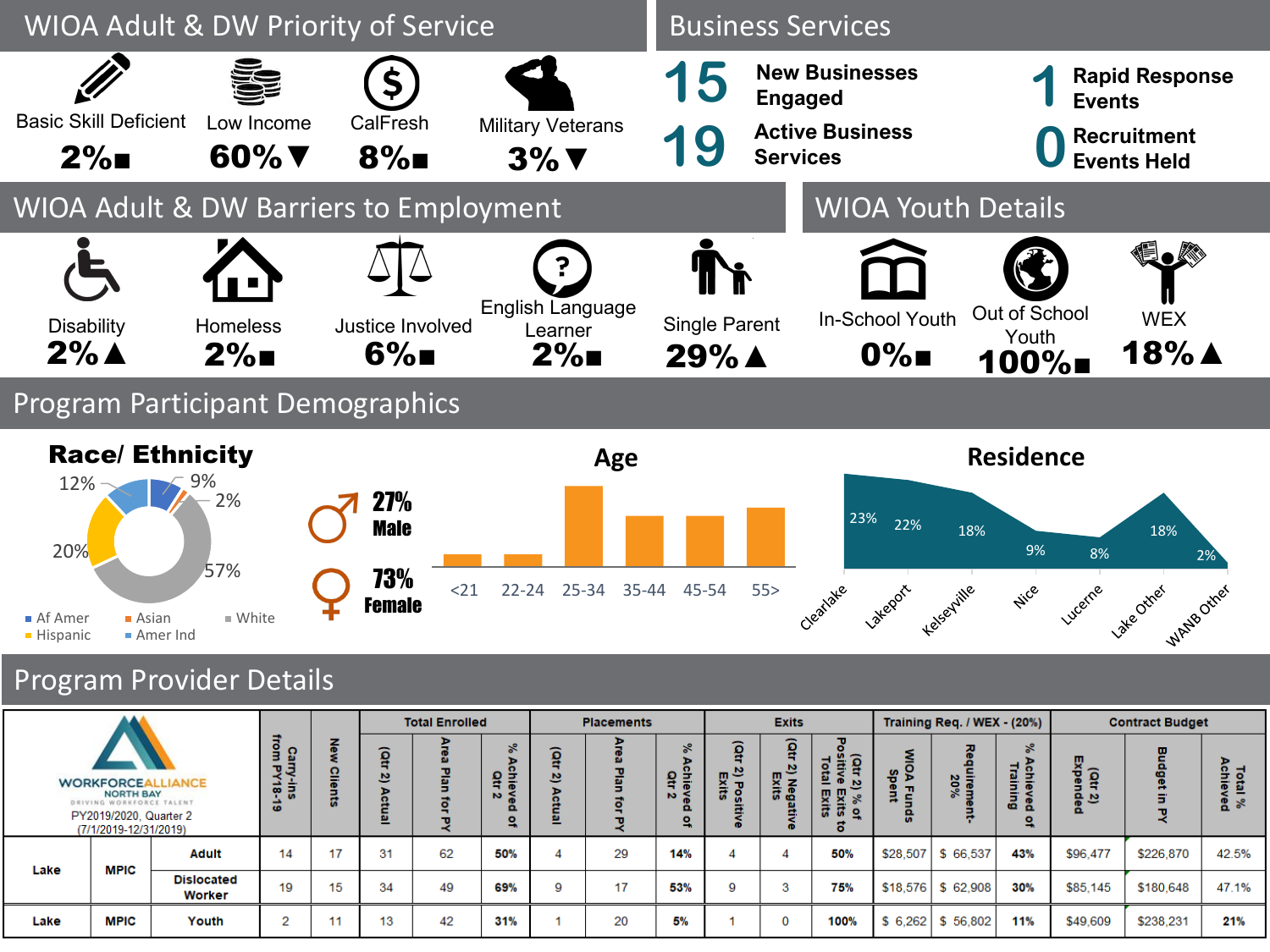# WIOA Levels of Service



**1,016 Repeat Customers**